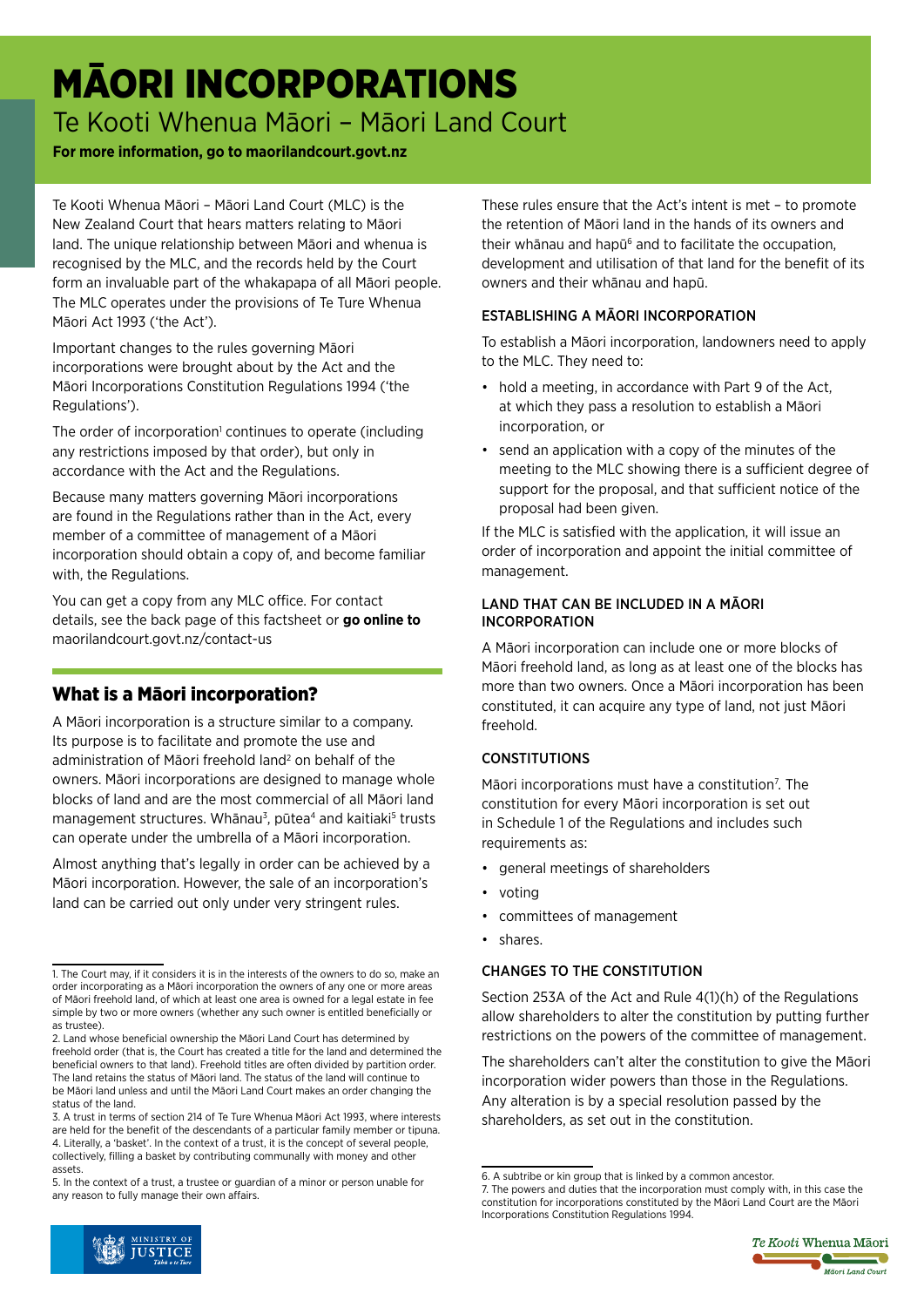#### INTERIM COMMITTEE OF MANAGEMENT

When the MLC establishes a Māori incorporation, it will appoint an interim committee of management and consider (but isn't bound by) any nominations made by, or on behalf of, the owners. Any committee must consist of at least three members and no more than seven.

#### TERM OF OFFICE

The interim committee of management's term of office expires after the first annual general meeting (AGM) is held.

The AGM must be held within six months after the Māori incorporation's financial year ends.

At the first AGM, shareholders must elect a new committee of management. Members of the interim committee may stand for election to the new committee of management.

## Committee of management

#### NOMINATIONS

Shareholders nominate and elect committee members. Nominations should be made in writing, signed by the shareholder making the nomination, and accepted in writing by the person nominated.

Nominations should be lodged at the registered office of the Māori incorporation at least three clear days (that is, there must be three full days between the day on which the nomination is lodged and the day of the meeting) before the date fixed for the shareholders' meeting to consider nominations.

Shareholders need to carefully choose suitable people and should ensure committee members have the appropriate skills to protect the assets and provide a return to shareholders.

#### COMMITTEE OF MANAGEMENT APPOINTMENTS

Anyone can be appointed or elected to the committee of management. A member does not need to be a shareholder in the Māori incorporation. No one, though, can be appointed or continue to be a member who is or becomes:

- subject to a compulsory treatment order made under Part 2 of the Mental Health (Compulsory Assessment and Treatment) Act 1992
- a bankrupt who hasn't been discharged
- convicted of any offence punishable by imprisonment for a term of six months or more, unless sentence has been served.

#### TERM OF OFFICE

Members of the committee hold office for up to three years. If there's a vacancy (because someone dies, resigns or is removed), the shareholders may elect a replacement. That person will continue in office for the remainder of the term for which their predecessor was appointed.

A committee member who is due to retire from the committee is automatically nominated for re-election unless they decline the nomination at least seven clear days before the meeting.

#### NOTIFYING THE MĀORI LAND COURT

The Act gives shareholders of Māori incorporations the freedom to elect their own committee members without requiring the MLC to confirm them. However, the Māori incorporation must notify the MLC of new memberships.

#### CHAIRPERSON AND COMMITTEE SECRETARY

The committee of management appoints a chairperson and a secretary. The chairperson is one of the committee's members; the secretary doesn't have to be a member.

The interim committee of management must hold its first meeting within one month after the date of its appointment.

The chairperson and secretary are appointed at this meeting. The committee also appoints a place that will be the registered office of the Māori incorporation. Within two weeks after this meeting, the committee must inform the MLC of:

- the name, occupation and address of appointed chairperson
- the name, occupation and address of appointed secretary
- the place appointed as the registered office of the Māori incorporation.

The committee must review these appointments annually.

#### PAYMENTS TO COMMITTEE MEMBERS

Members may be entitled to receive reasonable fees and reimbursement of expenses, including travelling costs. The shareholders will decide how much is to be paid and may establish fixed fees and expenses.

#### COMMITTEE MEMBERS EMPLOYED BY THE INCORPORATION – CONFLICT OF INTEREST

A committee member may be employed by, or make a contract<sup>8</sup> with, the Māori incorporation. However, because of the potential for a conflict of interest, Rule 24(2) of the Regulations does not allow that committee member to take part in any of the committee's discussions or votes about the business where the conflict exists.

Māori incorporations must maintain an interests register to record for each member of the management committee the details of their interest in the Māori land incorporated and their dealings in the interest. The register can be physical or electronic form and must be available to shareholders.

Committee members must make an annual declaration of their interests and dealings at the end of each financial year.

#### REMOVING A MEMBER OF THE COMMITTEE

Any shareholder can apply to the MLC to remove a member or members from the committee, provided that there are grounds for removal. Reasons to remove a member could be:

- the member has failed to carry out their duties satisfactorily
- the member has contravened any part of the Māori incorporation's constitution or has acted in a manner that is not compatible with membership of the committee
- it is in the best interests of the Māori incorporation that the member be removed from office.

<sup>8.</sup> An agreement between two parties that is intended to be enforceable at law. Contracts are usually written, but a spoken agreement can also be a contract.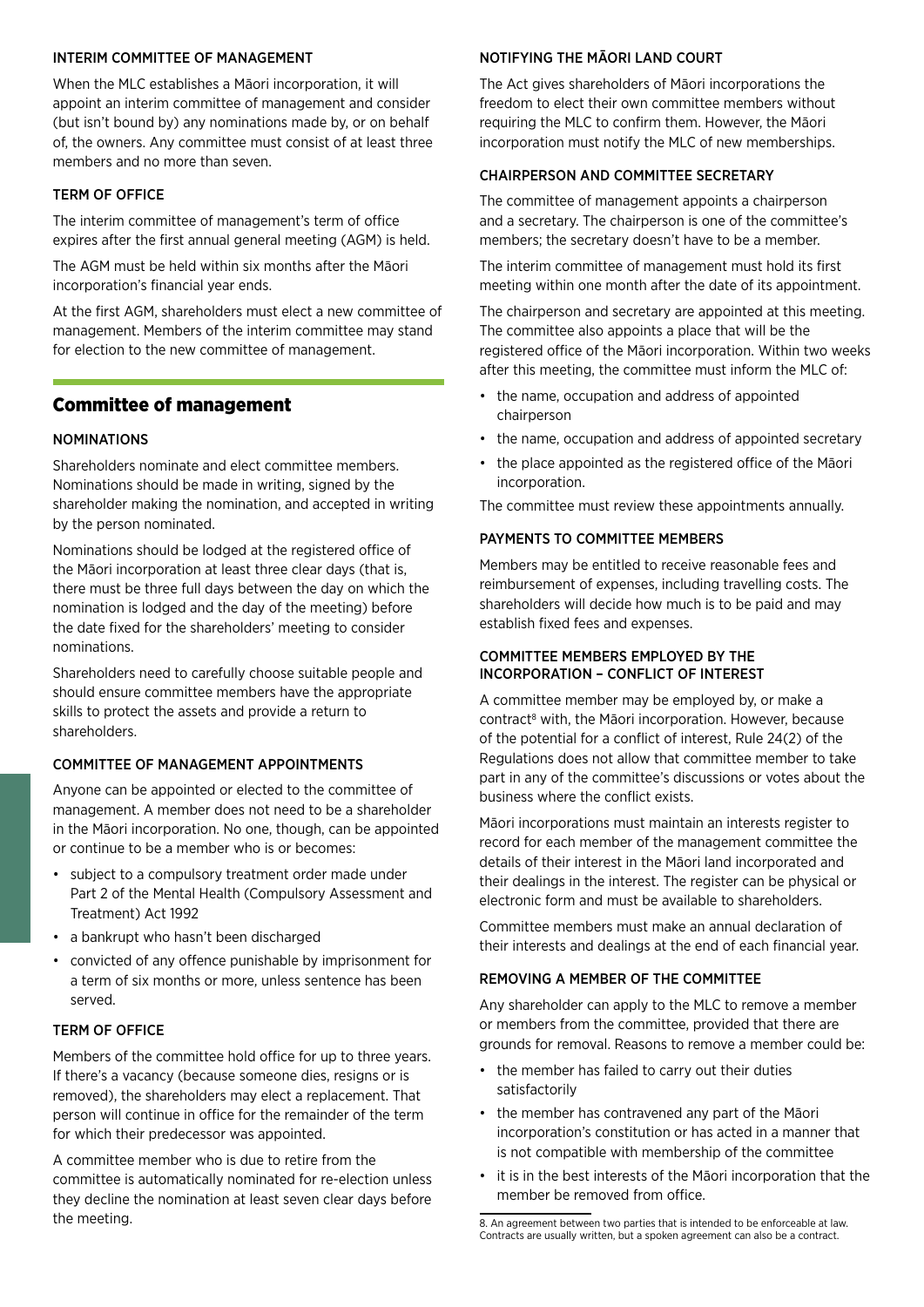#### INVESTIGATING THE ELECTION OF MEMBERS TO THE COMMITTEE

If a shareholder is unhappy about the way an election was conducted, they can apply to the MLC for an investigation.

Following its investigation, the MLC may:

- confirm the appointment of the person(s)
- declare the election invalid and order a new election be held.

There may be a fee for an investigation.

#### BORROWING MONEY FROM THE MĀORI INCORPORATION

Committee members can't borrow money from the Māori incorporation; the Act specifically prohibits loans to members.

#### QUORUMS

A quorum9 is established by three members if the committee numbers three, four or five members in total, or by four members if the committee numbers six or seven in total.

If the committee consists of only three members, all must agree to any decisions. In order to facilitate the establishment of a quorum, telephone conferences are an acceptable way to hold a committee of management meeting.

## Māori incorporation land

#### GIFTING OR SELLING

The Māori incorporation can transfer any Māori freehold land vested<sup>10</sup> in it provided that:

- a special resolution agreeing to it has been passed by shareholders
- shareholders owning at least 75 percent of the shares agree the land is first offered to members of the preferred classes of alienees<sup>11</sup> (primarily members of the hapū associated with the land in terms of tikanga Māori<sup>12</sup>)
- any transfer of land is confirmed by the MLC.

Where a transfer of land is primarily a small adjustment of boundaries, the MLC has the power to confirm a transfer without the above points being satisfied.

If the Māori incorporation holds land that has been determined to be 'investment land' in terms of section 256 of the Act, it may gift or sell that land without restriction.

#### GRANTING A LEASE

The Māori incorporation can grant a lease of any land it holds, but any lease over Māori freehold land for a term of more than 52 years must be agreed to by a resolution passed by the shareholders owning at least 50 percent of shares and approved by the MLC.

A copy of any lease exceeding 21 years must be submitted to the registrar of the MLC for noting. The MLC has no role in checking or confirming the terms of any lease.

The Māori incorporation doesn't need to first offer the lease of Māori land to the preferred classes of alienees. It also doesn't have to inform the MLC that it's leasing investment land.

#### MORTGAGING MĀORI LAND

Māori incorporations can mortgage Māori land unless the MLC has ordered otherwise or the shareholders have passed a resolution that the land cannot be mortgaged.

A copy of the mortgage must be submitted to the registrar of the MLC for noting. The Court has no role in checking or confirming the terms of any mortgage.

However, if the Māori incorporation fails to meet the loan repayments, the mortgagee (lender) can sell the land on the open market without consulting the Māori incorporation or shareholders. There's no requirement to refer a mortgagee sale to the MLC.

#### INVESTMENT LAND

Land acquired by the Māori incorporation after the Māori incorporation was established may remain as investment land and be held by the Māori incorporation as general land<sup>13</sup>.

The Māori incorporation is free to buy, sell and mortgage investment land and to generally treat it in a businesslike way, free of restrictions imposed by the Act. The Māori incorporation may ask the Court to declare additional land to be corpus<sup>14</sup> land instead of investment land.

## Māori incorporation shares

#### CALCULATING SHARES

When the Māori incorporation is established, the MLC will determine the total number of Māori incorporation shares.

Where more than one block is included in the Māori incorporation, each shareholder will be allocated a number of shares based on the value of any land interests and other net assets that they have contributed to the Māori incorporation.

#### MINIMUM SHARFHOLDING

The Māori incorporation may decide to set a minimum shareholding. This may affect a shareholder who wants to transfer only part of their shares to the incorporation.

Gifts or transfers made under section 264 of the Act below this minimum can be refused by the incorporation. The shareholder could establish a whānau trust with the shares but the registration of a court order can't be refused, regardless of the number of shares involved.

#### SHARE REGISTERS

The Māori incorporation is required to establish a share register as an official record of the shareholders. The share register must list the names of the shareholders, the shares held by each shareholder and the address of each shareholder.

<sup>9.</sup> The minimum number of members who must be present at a meeting to make proceedings valid.

<sup>10.</sup> A change of ownership of land gives the recipient of that interest the ownership and its associated rights. (Land may be vested in a trustee, or shares may be vested in another person.)

<sup>11.</sup> Section 4 of Te Ture Whenua Māori Act 1993 lists the preferred classes of alienees in relation to any alienation. In considering applications relating to alienations, the Māori Land Court must be satisfied that the preferred classes of alienee have been granted an opportunity to exercise the first right of refusal. 12. Māori custom.

<sup>13.</sup> In broad terms, land that is not Māori land and is not Crown land (see next item). 14. This term covers land that, in broad terms, is not Māori land and is not Crown land.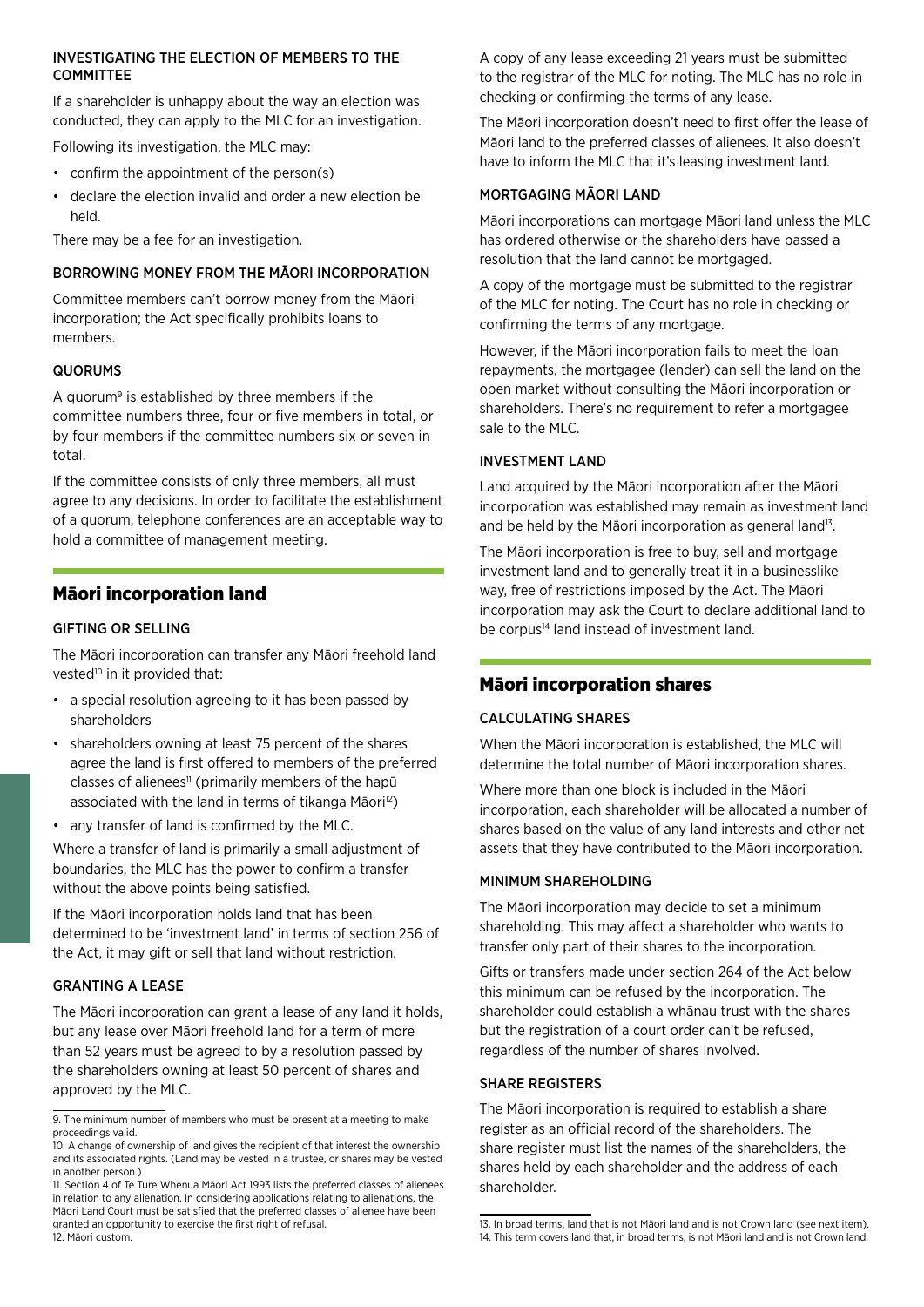The secretary for the Māori incorporation will maintain the share register by noting any share transfers or successions<sup>15</sup> processed by the MLC. Shareholders can inspect the share register.

The Māori incorporation may charge a fee to anyone other than a shareholder, or their agent, to inspect the register.

#### SHARES HELD IN A PŪTEA OR WHĀNAU TRUST

If Māori incorporation shares are held in a pūtea or whānau trust, the names of the trustees<sup>16</sup> can be entered on the share register as the owner of those shares.

The committee of management needs to know the shares belong to the trust and trustees have been duly appointed by the MLC.

The MLC will give a copy of the court orders<sup>17</sup> to the Māori incorporation.

Once the trust is entered in the share register, trustees will receive notices of Māori incorporation shareholders' meetings.

Trustees of whānau trusts vote on behalf of the beneficiaries<sup>18</sup> of those shares. Trustees of pūtea trusts don't have the power to vote.

Voting for pūtea trusts is carried out by the owners who contributed shares to the trust.

#### SHARE CERTIFICATES

On request, the Māori incorporation can provide to any shareholder a share certificate that shows the number of shares held by the shareholder at the date on which the certificate is issued.

#### SHAREHOLDER LIABILITY

A shareholder in a Māori incorporation can't be held personally responsible for any liabilities incurred by the Māori incorporation. But if the incorporation is wound up with large debts, shareholders could lose the assets they contributed to the incorporation because those assets could be used to offset the debts.

Shareholders should be aware that if Māori land has been mortgaged, it can be sold to settle that mortgage.

#### TRANSFER SHARES

A shareholder may transfer (that is, sell, gift or exchange) shares, provided that:

- the shares to be transferred do not result in a shareholding less than any minimum set by the Māori incorporation
- the shares are transferred to a member of the preferred classes of alienees.

Shares can be offered to the Māori incorporation as a last resort. Shares can also be transferred from a parent to their children, grandchildren or more distant relatives. A spouse<sup>19</sup>, or civil union or de facto partner, of a shareholder can acquire shares only if they are a member of the preferred classes of alienees.

A spouse, or civil union or de fector partner, may be entitled to a right to income from the land or a right to occupy the family home on the land should the shareholder die.

Share transfers can be arranged directly with the Māori incorporation or by an order of the MLC. However, the MLC only deals with Māori incorporation share transfers where successions or trusts are concerned.

The transfer of live shares is dealt with directly by the incorporation. (There's a sample share transfer form at the back of the Regulations.)

Read our separate factsheet Transferring Māori Land Shares for more information. To download it, **go online to** [maorilandcourt.govt.nz/about-mlc/publications](http://maorilandcourt.govt.nz/about-mlc/publications)

#### SUCCESSION TO SHARES

Shares in a Māori incorporation are deemed to be shares in Māori land, and succession is arranged in the same way as for Māori land.

Where a grant of letters of administration<sup>20</sup> or probate<sup>21</sup> has been issued, the executor<sup>22</sup> may apply directly to the Māori incorporation to transfer the deceased's shares to the successors<sup>23</sup>.

To find out more about Succession **go online to** [maorilandcourt.govt.nz/your-maori-land/succession](http://maorilandcourt.govt.nz/your-maori-land/succession)

#### WHĀNAU AND PŪTEA TRUSTS

If the shares are owned by a whānau trust, trustees will receive the notice of the meeting and vote for those shares.

If the shares are owned by a pūtea trust, trustees will receive the notice of the meeting but the people who contributed the shares, not the trustees, will vote.

## General meetings of shareholders

General meetings of shareholders must be called and conducted as required in terms of the Act and the Regulations. The MLC may direct a special meeting of shareholders be held.

<sup>15.</sup> The process of transferring the assets of a deceased person to the persons entitled to receive those assets.

<sup>16.</sup> A person bound to deal with property on behalf of the owners or beneficiaries. The trustee becomes the legal owner when the order appointing them as trustee for the land is registered against the title. The beneficiaries are called the beneficial owners.

<sup>17.</sup> A formal document, signed by a judge or senior court official and stamped with the court's official seal, to give effect to a decision of a judge of the court. 18. Owner(s) of shares of land held within a trust. Beneficiaries are also called the beneficial owners.

<sup>19.</sup> A legal wife or husband.

<sup>20.</sup> When the High Court appoints a person to administer the estate of a deceased person (generally where there is no will or if the will does not name an executor), the Court's authority for that person to act is given in a grant of letters of administration.

<sup>21.</sup> When the High Court confirms the appointment of an executor to administer the will of a deceased person, the authority for that person to act is given in a grant of probate (see also footnote 20).

<sup>22.</sup> A person appointed to carry out certain duties under the last will of a deceased person. The deceased will have named the executor in their will. Appointment of the executor is confirmed by the High Court when the value of the assets

is substantial, or where the type of assets requires this (see page 2). When an executor is confirmed by the High Court, that court issues probate in their favour. (If the will does not name an executor, then the person who is appointed by the High Court to administer the estate is called an administrator).

<sup>23.</sup> A person who receives, as of right, a share of a deceased person's estate.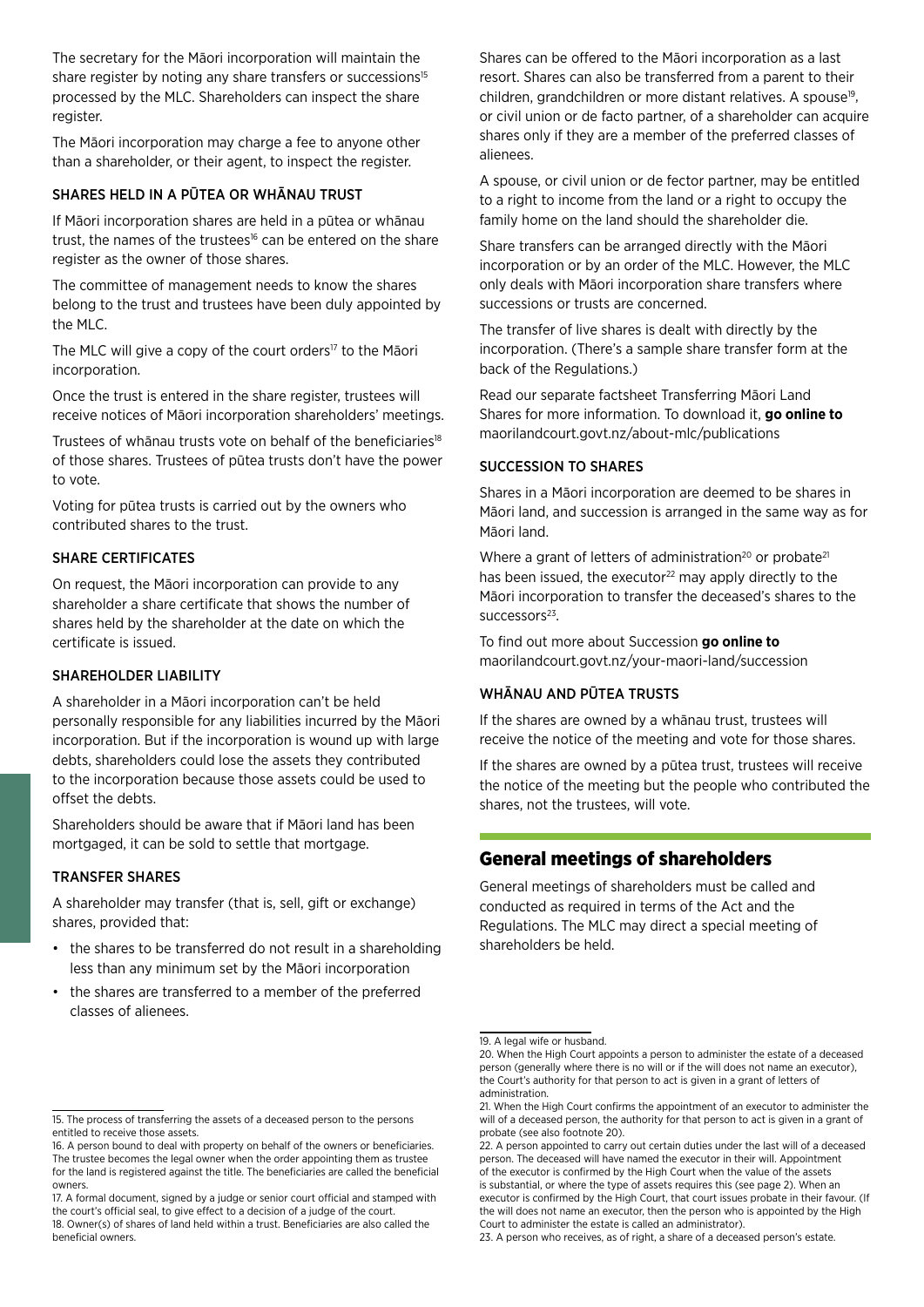#### NOTIFICATION OF A SHAREHOLDERS' MEETING

At least 14 days before the meeting, shareholders should receive written notification of any meeting, detailing where and when the meeting will be held and what issues are to be discussed.

Where a special resolution is to be discussed, the notice of the meeting must be sent at least 21 days before the meeting. If shareholders' addresses are unknown, the Māori incorporation can place a notice in local newspapers.

#### ATTENDEES

Any shareholder may attend and vote at any meeting, either personally or by a proxy $24$ .

Where a shareholder has appointed a proxy, notification of the appointment must be lodged at the office of the Māori incorporation at least 48 hours before the meeting takes place or at a time allowed by the chairperson of the committee of management.

#### VOTING ON RESOLUTIONS

Every shareholder present in person, or by proxy, shall have one vote only (for each proxy that they hold) for each resolution. Any resolution will be carried if a majority of the votes are in favour of it.

#### PROXY VOTING

Where a proxy is appointed, that person is entitled to vote for the person for whom the proxy acts (there's a sample proxy form at the back of the Regulations).

#### DEMANDING A POLL

Alternatively, it can be demanded that voting is counted by way of shares. This demand can be made by at least five people at the meeting with a right to vote, or by voters with at least one-tenth of the total votes. This is called demanding a poll.

#### APPOINTMENTS BY PROXY

Shareholders can appoint anyone as their proxy, with the exception of current members of the committee of management or anyone currently nominated for election to the committee of management.

#### POSTAL VOTING

Postal voting may be accepted, provided shareholders have decided this by special resolution at a previous general meeting. Any shareholder can cast a postal vote on all, or any, matters to be voted on at the meeting.

If postal votes are going to be accepted, the notice of the meeting must state the name of the person who the committee of management has authorised to receive and count postal votes at the meeting.

If no one has been authorised to receive and count the postal votes, the secretary of the committee will be the authorised person (the authorised person's duties are set out in Rule 20 of the Regulations).

To submit a postal vote, the shareholder is required to send a notice about how their shares are to be voted to the person authorised to receive and count the votes. The notice is to be sent to that person not less than 48 hours before the start of the meeting (there is a sample of a postal vote form at the back of the Regulations).

#### **QUORUMS**

The quorum for general meetings is 20 shareholders, or the number of shareholders equal to two-thirds of the total number of shareholders (whichever is less). Some Māori incorporations may need to pass a special resolution to vary this quorum.

A meeting can't be considered to have been properly constituted unless three shareholders are present in person throughout the meeting.

A shareholder who casts a postal vote won't be counted for the purposes of determining the quorum.

#### SPECIAL RESOLUTION MATTERS

The following matters must be dealt with by special resolution:

- whether to include the owners of additional Māori freehold land in the Māori incorporation
- whether to amalgamate<sup>25</sup> the Māori incorporation with any other Māori incorporation
- whether to transfer any Māori freehold land vested in the Māori incorporation
- whether to grant a lease, licence or forestry right over any Māori freehold land vested in the Māori incorporation for a term of more than 21 years
- whether to sell or make a gift of any Māori freehold land vested in the Māori incorporation (taking into account the fact that the sale or gifting of such land requires 75 percent of the shareholders to vote in favour)
- whether to set aside any Māori incorporation property or income26 for charitable trust purposes
- whether to restrict or prohibit the powers, rights or privileges of members of the committee of management
- whether to alter the constitution of the Māori incorporation
- whether to wind up the Māori incorporation
- whether to support an application for a partition order, an amalgamation order or an aggregation<sup>27</sup> order
- matters specified in the Regulations as matters to be dealt with by special resolution (like fixing a quorum for general meetings).

<sup>24.</sup> The authority given by an owner of an interest in land to another person to vote on their behalf.

<sup>25.</sup> Amalgamation of titles occurs when the titles of two or more blocks of land are cancelled and a single title is issued for the whole of the area. The blocks of land are no longer separate (refer to section 307 of Te Ture Whenua Māori Act 1993). 26. Money that is derived from assets held and earnings (such as rent and interest)

but not 'purchase money' (land converted into money). 27. Aggregation of titles occurs when two or more separate blocks of land share a common ownership list. The titles remain separate, but there is only one common ownership list for all the aggregated land (refer to section 308 of Te Ture Whenua Māori Act 1993).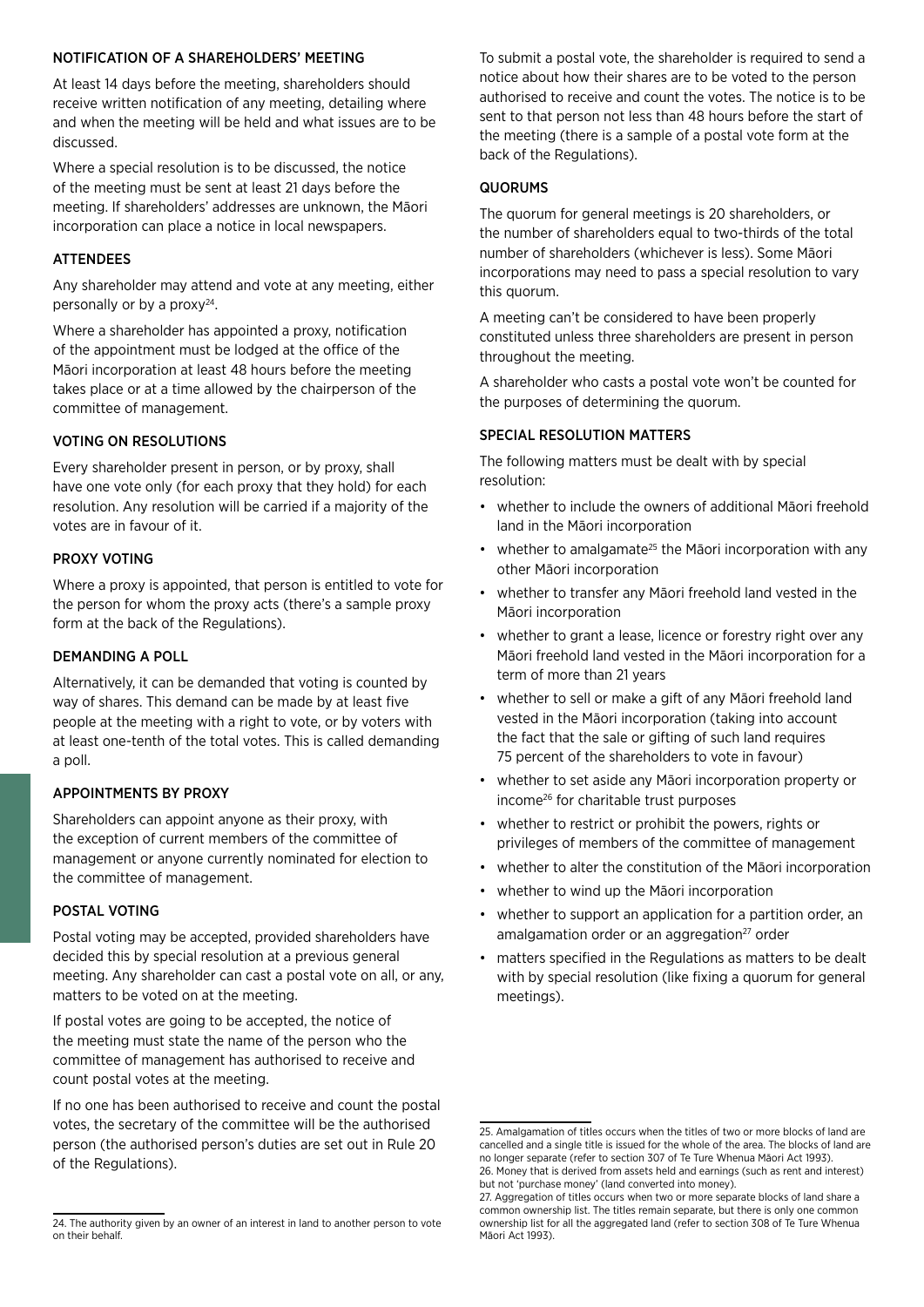#### SUBMITTING A SPECIAL RESOLUTION

Any shareholder can submit notice of a special resolution in writing to the committee of management. The special resolution has to be attached to the written notice of the general meeting or of the next available meeting of shareholders.

No special resolution can be moved at any general meeting unless a notice of the resolution has been included in the notice of the meeting.

## Māori incorporation finances

#### ACCOUNTS

Every Māori incorporation is required to keep proper sets of accounts including full, true and complete financial accounts of the Māori incorporation. This includes a record of dividends28 paid to shareholders, including shareholder name, the amount and the date the payment was made.

The committee of management is also required to file a copy of the accounts with the MLC in the district the land is situated within 14 days after the general meeting of shareholders.

#### INFORMING SHAREHOLDERS

The committee of management should submit to a general meeting of shareholders a profit and loss account detailing income received and expenditure incurred together with all current financial statements and a balance sheet. The committee of management must provide this information within 18 months of the Māori incorporation being established and at least once every year after that.

The shareholders are allowed to inspect the accounts of the Māori incorporation. The incorporation may charge a fee for inspecting the accounts. Copies of accounts filed in the MLC are available for inspection at the Court.

#### AUDITOR

An auditor<sup>29</sup> must be appointed by the shareholders at each AGM. The term of office for an auditor is from the end of the meeting at which they were appointed to the end of the next AGM.

A Māori incorporation does not have to appoint an auditor if its gross revenue was \$25,000 or less in its previous financial year.

The auditor must be a member of Chartered Accountants Australia and New Zealand or a member, fellow, or associate of an approved association of accountants constituted in some part of the Commonwealth outside New Zealand.

#### DUTIES

At the AGM, the auditor is required to report to the shareholders on the Māori incorporation's accounts and should state:

- whether all the information and explanations that the auditor has required have been provided
- whether proper sets of accounts have been kept by the Māori incorporation
- whether:
	- 1. the balance sheet is properly drawn up and gives a true and fair view of the state of the Māori incorporation's affairs
	- 2. the profit and loss account is properly drawn up and gives a true and fair view of the results of the Māori incorporation for that financial year
	- 3. the share register has been duly and correctly kept.

#### ACCESS TO THE MĀORI INCORPORATION'S RECORDS

To enable auditors to perform their duties, they have the right of access at all times to the books and papers of the Māori incorporation. Auditors are also entitled to any other information from the committee of management and any other officers of the Māori incorporation as necessary.

#### **COSTS**

The Māori incorporation is responsible for meeting any costs incurred by the appointment of an auditor.

#### SHARE VALUER

A share valuer must be appointed by the shareholders at each AGM. The term of office for a share valuer is from the end of the meeting at which they were appointed to the end of the next AGM.

A share valuer must be a member of the New Zealand Society of Accountants or a member, fellow or associate of an approved association of accountants constituted in some part of the Commonwealth outside New Zealand. The auditor may also act as the share valuer.

#### DUTIES

Where required, the share valuer assesses the value of the shares in the Māori incorporation. In assessing a fair share value, the share valuer will take into account:

- any change in the current market value of the Māori incorporation's assets since the last balance date
- any money paid to the shareholders since the last balance date
- the estimated financial results of the Māori incorporation for the current financial year
- anything else that might affect the equity value of the Māori incorporation.

#### COSTS

The Māori incorporation is responsible for meeting any costs incurred by the appointment of a share valuer.

#### Māori incorporation income

#### SPENDING INCOME

There are four areas in which Māori incorporation income can be spent. These are:

- to meet any costs the Māori incorporation incurs, including any capital works or capital investment
- setting aside cash reserves
- payment of dividends to shareholders
- as authorised by a resolution of the shareholders for the purposes specified in the resolution.

<sup>28.</sup> A payment made to shareholders.

<sup>29.</sup> A person who checks and examines accounts.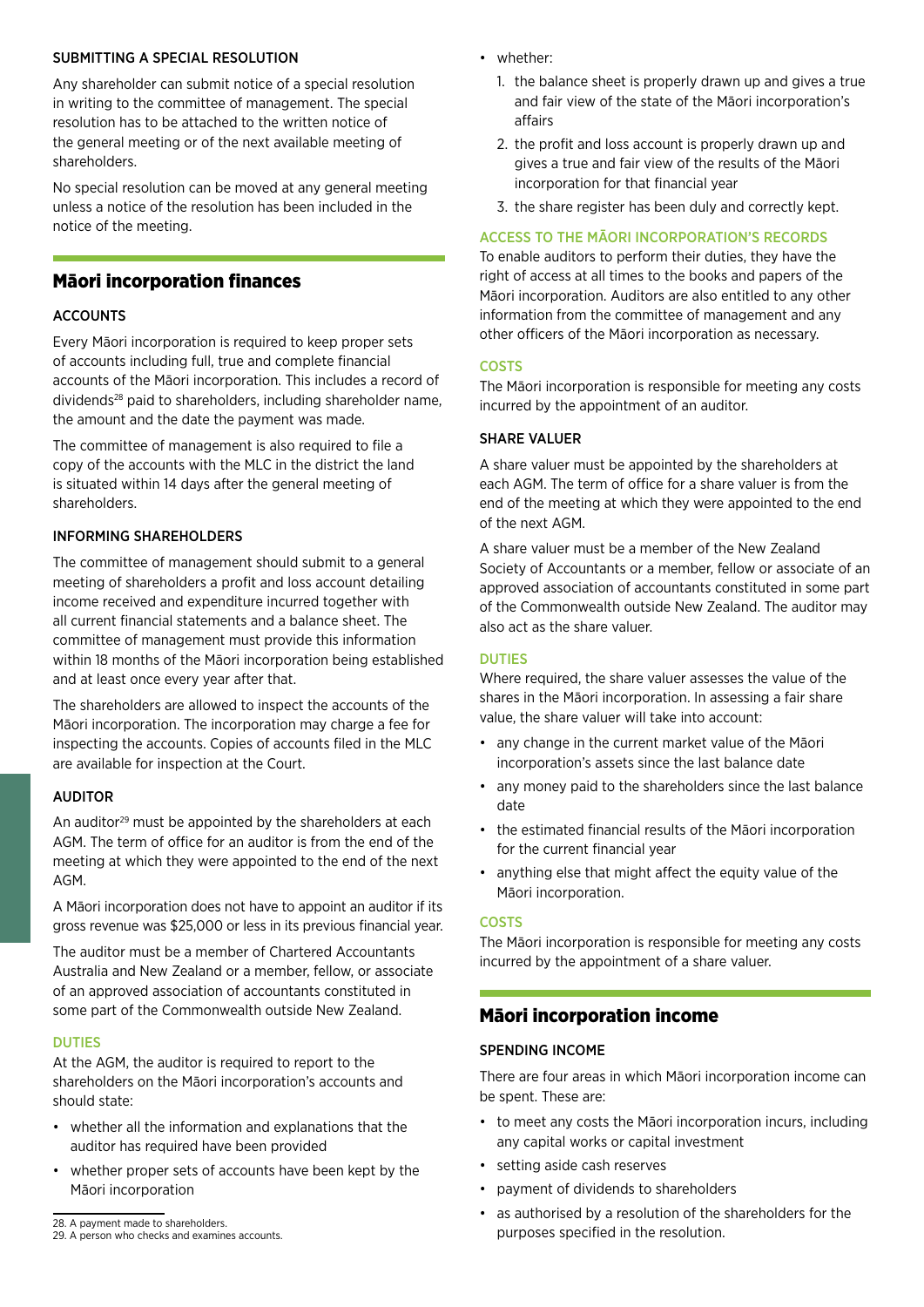#### LENDING AND INVESTING MONEY

Committees of Māori incorporations are bound to exercise diligence, prudence and care in dealing with shareholders' funds. The Act has a specific ban against Māori incorporations lending money to members of its committee of management.

#### DIVIDEND AMOUNTS

The amount that can be paid as a dividend is recommended by the committee of management and passed by resolution of shareholders.

In setting aside an amount for paying a dividend, the committee of management must ensure that adequate provision has been made for meeting costs incurred by the Māori incorporation, for setting aside cash reserves, and for meeting unclaimed dividends.

Dividends are paid only from the Māori incorporation's profits.

#### UNCLAIMED DIVIDENDS

Dividends become unclaimed after they have been held by the Māori incorporation for 10 years without being claimed by the shareholder or by anyone else entitled to them.

Within 12 months after dividends becoming unclaimed, the Māori incorporation must compile a list of shareholders to whom the unclaimed dividends are payable, showing the amount of dividend payable.

The list must be sent to the MLC; the Court will include it in the register of Māori incorporations and be available for public inspection.

If, within 12 months after the list has been included in the register of Māori incorporations, no claim has been lodged for unclaimed dividends, the committee of management may authorise the transfer of these dividends to the Māori incorporation absolutely, and they may be used as if they were income derived from the operations of the Māori incorporation.

If a shareholder at any time legally establishes a right to unclaimed dividends, the amount claimed is payable by the Māori incorporation to the shareholder. Māori incorporations are not bound to pay interest on unclaimed dividends.

# Māori Land Court duties

#### REGISTER OF MĀORI INCORPORATIONS

Each MLC office is required to maintain a register of Māori incorporations within its district and make it available for the public to inspect; the Court may charge a fee for this. The register must include:

- the name of the Māori incorporation and the date of the court order establishing the Māori incorporation
- the name, or description of, and the area of the lands vested in the Māori incorporation
- the names, occupations and addresses of the members of the committee of management, the chairperson and the secretary of the committee
- the location of the office of the Māori incorporation
- any orders made in relation to the Māori incorporation
- the date the annual accounts are filed in the MLC
- all lists of unclaimed dividends
- all special resolutions.

## SPECIAL RESOLUTIONS

When a special resolution is made at a shareholders' meeting, the secretary is required, within 21 days after the meeting, to send a copy of the special resolution and details of the date and place of the meeting to the MLC.

## ALIENATION

The MLC will also include in its title<sup>30</sup> records, any alienation<sup>31</sup> that it has noted in terms of section 150B(3) of the Act.

#### **ACCOUNTS**

The MLC is required to make Māori incorporation accounts available for the public to inspect; the Court may charge a fee for this.

## Māori Land Court powers

#### MISMANAGEMENT BY A MĀORI INCORPORATION MEMBER

The MLC has the power to require any member of a Māori incorporation to appear in court to explain any of the following:

- failure to file a list of unclaimed dividends with the MLC
- failure to keep accounts
- failure to submit a balance sheet, profit and loss account, and any other relevant documentation to shareholders at a general meeting
- failure to file a balance sheet and other documents with the MLC
- failure to appoint an auditor
- failure to send a copy of special resolutions to the MLC
- failure to keep a share register
- failure to hold AGMs of shareholders
- failure to disclose a conflict of interest
- making unauthorised payments from the funds of the Māori incorporation.

#### MĀORI LAND COURT DECISIONS

If the Court isn't satisfied with the explanations provided, it may:

- remove any member of the committee of management or the secretary of the Māori incorporation
- suspend the powers of the members of the committee of management and appoint someone more competent to exercise all the powers of the committee
- impose restrictions on, conditions on, or exceptions to the powers of the Māori incorporation
- give directions for operating the Māori incorporation

<sup>30.</sup> The legal ownership of property and the legal evidence of a person's ownership rights.

<sup>31.</sup> Alienation is when landowners grant certain rights of their land to another person. For example, selling land gives the new owner the ownership rights; leasing land gives the lessee a limited right to occupy land in return for payment of rent (and other conditions); mortgaging land gives the mortgagee the right to sell the land if the mortgage is not repaid (refer to section 4 of Te Ture Whenua Māori Act 1993).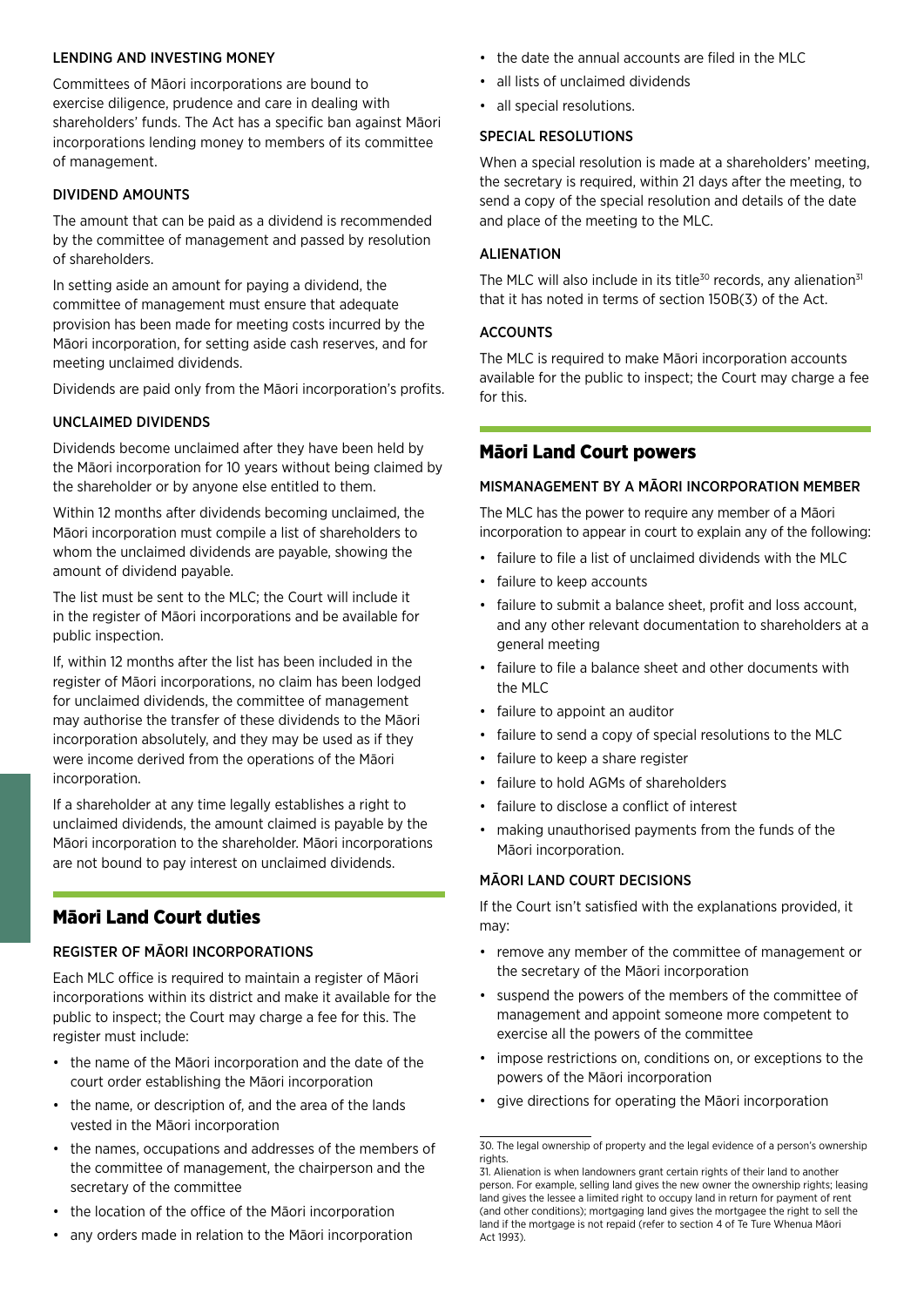- suspend all or any provisions of the constitution of the Māori incorporation
- order the Māori incorporation be wound up
- refer any matters to the Attorney-General to consider whether prosecution should commence.

The Court can exercise these powers as it sees fit and for any period of time it considers appropriate.

#### INVESTIGATING THE AFFAIRS OF A MĀORI INCORPORATION

An investigation of the Māori incorporation can be requested:

- on application to the MLC by shareholders who together own at least one-tenth of the shares, or
- by a special resolution passed at a general meeting of the shareholders.

#### INVESTIGATOR

The Court will appoint the investigator (the 'examining officer').

## Costs

The MLC, before appointing an investigator, may require the applicant to pay a deposit for security of costs for the investigation. During, or on completion of, the investigation, the Court may make an order for the payment of a reasonable sum to meet the costs of the investigation. The Court will decide who has to pay.

## During an investigation

The committee of management will be required to:

- produce all books and papers relating to the investigation and give all assistance they can to the investigator
- provide explanations, at the direction of the MLC, on anything referred to in any report of the investigator.

If the committee doesn't comply with a request from the investigator, the MLC can enquire further and hear any witnesses concerning the matter. The Court may hold any committee member guilty of contempt of court if they refuse to cooperate.

## Inquiry into the investigator's report

After the MLC considers the investigator's report, the Court may decide to hear the matter in open court. It will issue directions for serving notice of the Court sitting and any other matters to be dealt with.

## Mismanagement

If it's found there have been episodes of mismanagement in the operations of the Māori incorporation, the Court may take any of the actions listed on page eight under 'Māori Land Court decisions'.

## Committee of management vacancies

If any members of the committee are removed following an investigation, the Court may:

- order an election to fill the vacancy
- fill the vacancy with any qualified person
- order the vacancy remains unfilled while the Court considers issuing another order.

## Winding up a Māori incorporation

A Māori incorporation can be wound up for any of the following reasons:

- upon an investigation of the operation of the Māori incorporation
- by a special resolution, passed by shareholders at a general meeting, recommending it be wound up
- if the committee of management hasn't filed annual reports (including the balance sheet) with the Court
- if its shareholders number fewer than two
- if it can't pay its debts
- in the opinion of the Court, it's just and fair that it be wound up.

On winding up a Māori incorporation, the MLC will appoint a liquidator. The authority of the committee of management will cease, and the liquidator will have the powers to manage the Māori incorporation and sign documents.

#### LIQUIDATOR

#### DUTIES

Depending on the Court's directions, the liquidator can sell or otherwise dispose of the assets of the Māori incorporation other than Māori freehold land (investment land can be sold). Any proceeds from the sale of the assets will be held by the liquidator pending further orders from the Court.

The liquidator may, with the permission of the Court, also lease any Māori freehold land vested in the Māori incorporation for a period not exceeding seven years, including any terms of renewal, on any conditions and at a rental that the liquidator sees fit.

When the liquidator has wound up the Māori incorporation. they must file in the MLC a full statement of account about the winding up of the Māori incorporation.

If the Court is satisfied that the Māori incorporation has been wound up properly, it will issue an order dissolving the Māori incorporation.

#### **PAYMENT**

The Court may set the liquidator's payment rate. The costs will be met from the income and assets of the Māori incorporation.

#### VESTING THE LAND

If the land hasn't been sold, the Court will make an order vesting the land in the people who are beneficially entitled. They will usually be the Māori incorporation's shareholders.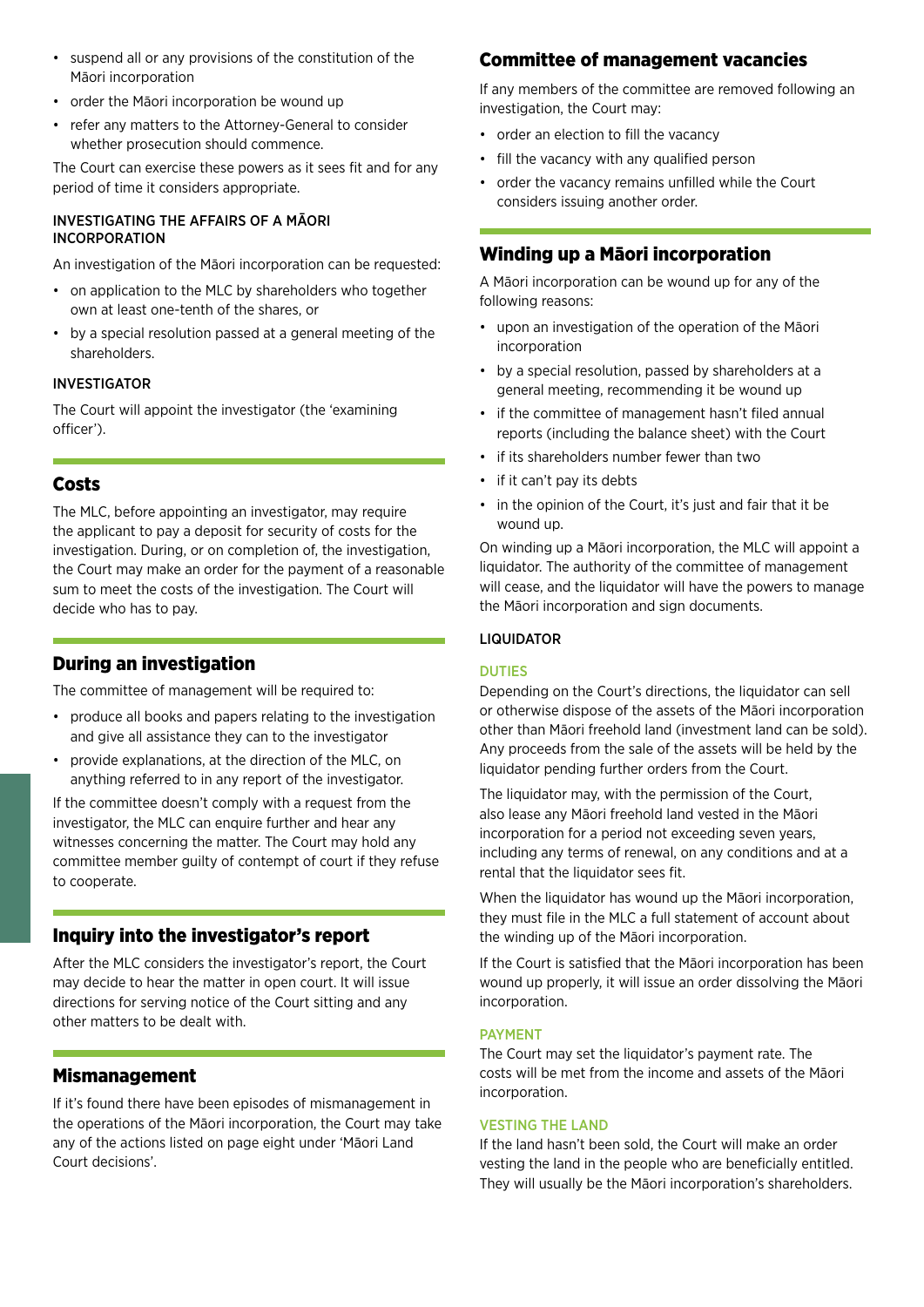# More information

To find out more about Māori incorporations, **go online to** [maorilandcourt.govt.nz/your-maori-land/trusts-and](http://maorilandcourt.govt.nz/your-maori-land/trusts-and- incorporations )[incorporations](http://maorilandcourt.govt.nz/your-maori-land/trusts-and- incorporations )

Or you can visit your local MLC office or attend an offsite clinic. We have nine offices across Aotearoa New Zealand, which are open between 10am and 4pm on normal weekdays. You don't need to make an appointment. Contact details follow or **go online to** [maorilandcourt.govt.nz/contact-us](http://maorilandcourt.govt.nz/contact-us)

# Contact the Māori Land Court

The DX number is the postal address.

| THE DATION IN THE RUSSIAN GUARD.                                                      |                                                                                                                                                                        |
|---------------------------------------------------------------------------------------|------------------------------------------------------------------------------------------------------------------------------------------------------------------------|
| <b>Taitokerau</b><br><b>District</b>                                                  | Level 3, Manaia House<br>Rathbone Street, Whangārei 0110<br>DX Box AX10086, Whangārei<br>Phone 09 983 9940<br>Email mlctaitokerau@justice.govt.nz                      |
| <b>Auckland</b><br><b>Information</b><br>Office                                       | Ground floor, Building B<br>65B Main Highway, Ellerslie<br>Auckland 1051<br>DX Box EX10912, Auckland<br>Phone 09 279 5850<br>Email mlctamakimakaurau@justice.govt.nz   |
| Waikato-<br><b>Maniapoto</b><br><b>District</b>                                       | Level 2, BNZ Centre<br>354 Victoria Street, Hamilton 3204<br>DX Box GX10101, Hamilton<br>Phone 07 957 7880<br>Email mlcwaikato@justice.govt.nz                         |
| <b>Waiariki District</b>                                                              | Hauora House<br>1143 Haupapa Street, Rotorua 3204<br>DX Box JX10529, Rotorua<br>Phone 07 921 7402<br>Email mlcwaiariki@justice.govt.nz                                 |
| <b>Aotea District</b>                                                                 | Ingestre House<br>74 Ingestre Street, Whanganui 4500<br>DX Box PX10207, Whanganui<br>Phone 06 349 0770<br>Email mlcaotea@justice.govt.nz                               |
| <b>Tākitimu District</b>                                                              | Hastings District Court, 106 Eastbourne<br>Street West, Hastings 4122<br>DX Box MX10024, Hastings<br>Phone 06 974 7630<br>Email mlctakitimu@justice.govt.nz            |
| <b>Tairāwhiti</b><br><b>District</b>                                                  | Ngā Wai e Rua Building<br>Cnr Reads Quay and Lowe Street<br>Gisborne 4010<br>DX Box PX10106, Gisborne<br>Phone 06 869 0370<br>Email mlctairawhiti@justice.govt.nz      |
| <b>Te Waipounamu</b><br><b>District</b>                                               | Level 1, CJESP<br>20 Lichfield Street, Christchurch 8011<br>DX Box WX11124, Christchurch<br>Phone 03 962 4900<br>Email mlctewaipounamu@justice.govt.nz                 |
| Office of the<br>Chief Registrar/<br><b>Specialist</b><br><b>Applications</b><br>Team | Level 7, Fujitsu Tower<br>141 The Terrace, Wellington 6011<br>DX Box SX11203, Wellington<br>Phone 04 914 3102<br>Email mlc.chief-registrars.office@justice.<br>govt.nz |